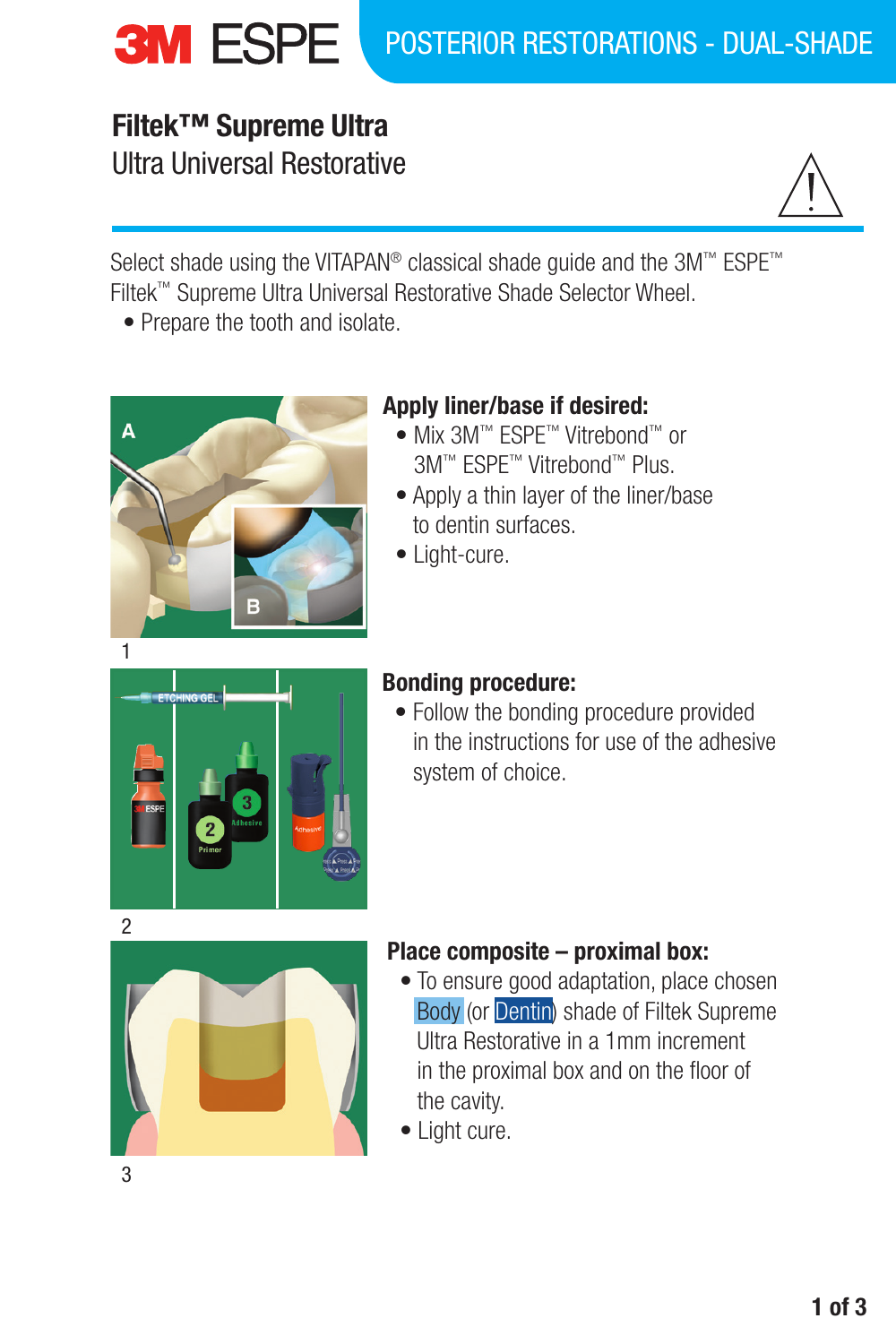# **Filtek™ Supreme Ultra**

Ultra Universal Restorative

#### All halogen and LED lights (with output 400-1000 mW/cm2 )

| Shades                    | <b>Increment</b> | <b>Cure time</b> |
|---------------------------|------------------|------------------|
| Body, Enamel, Translucent | $2.0 \text{ mm}$ | 20 sec.          |
| Dentin. A6B and B5B       | $1.5$ mm         | 40 sec.          |

| 2.0 mm |
|--------|
| 1.5 mm |

| <b>Cure time</b> |
|------------------|
| 20 sec.          |
| $40$ sec.        |

### Elipar<sup>™</sup> LED Curing Lights (with output 1000-2000 mW/cm<sup>2</sup>)

| <b>Shades</b>             | Increment        | <b>Cure time</b> |
|---------------------------|------------------|------------------|
| Body, Enamel, Translucent | $2.0 \text{ mm}$ | $10$ sec.        |
| Dentin. A6B and B5B       | $1.5$ mm         | 20 sec.          |

| Increment |
|-----------|
| 2.0 mm    |
| 1.5 mm    |



# **Place composite – dentin replacement:**

- Continue placing chosen Body (or Dentin) shade of Filtek™ Supreme Restorative in increments to the DEJ.
- Use remaining coronal tooth structure as a guide for placement and adaptation.
- Light cure.



## **Place composite – enamel replacement:**

- Place chosen Enamel (or Translucent) shade of Filtek™ Supreme Ultra Restorative in increments.
- Use remaining coronal tooth structure as a guide for placement and adaptation. *Overfill slightly.*
- Light cure.